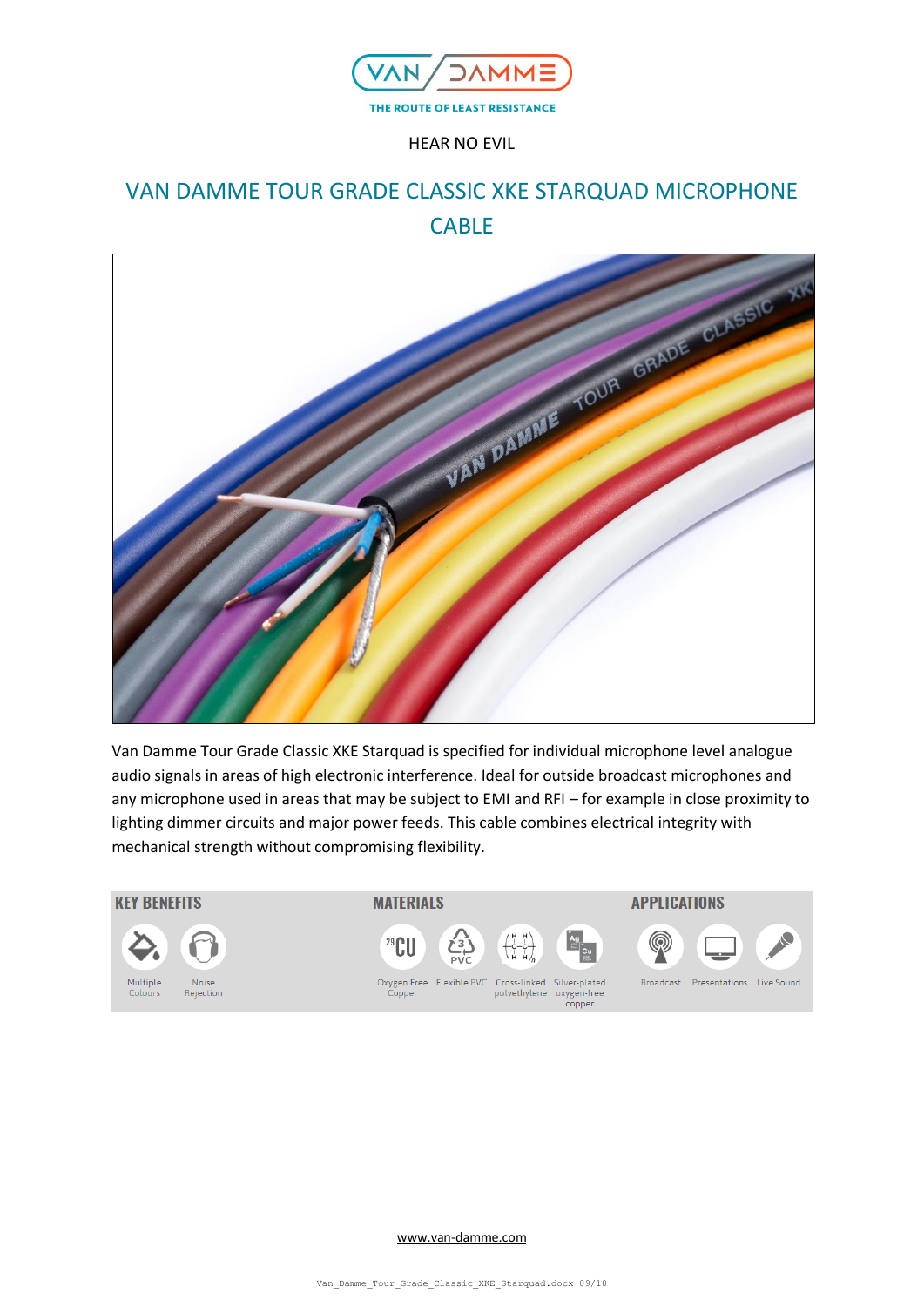

#### HEAR NO EVIL

# Applications

- Microphone level signals in electrically harsh environments; particularly in outside broadcasts and the film industry
- Also suitable for line level analogue balanced audio and particularly recommended for longer runs

### Application Notes

- Precise cable geometry and starquad construction for excellent rejection of radio frequency and electromagnetic interference (RFI and EMI)
- Starquad colour coding white & white (+ve phase) with blue & blue (-ve phase) opposing; pairs should be terminated as above
- Available in 10 colours for application or length colour coding
- 98% optical coverage braided screen for exceptional mechanical strength
- Combination of silver plated and plain ultra-pure oxygen free copper conductors for unsurpassed sound quality

### Mechanical Specification

| 7 x 0.08 mm silver plated ultra-pure oxygen-free copper    |
|------------------------------------------------------------|
| 32 x 0.08 mm bare ultra-pure oxygen-free copper            |
| 39 x 0.08 mm, 0.196 mm <sup>2</sup> , AWG 25/39            |
| Cross-linked polyethylene (XLPE)                           |
| $1.35 \pm 0.10$ mm                                         |
| White & White +ve, Blue & Blue -ve                         |
| 128 x 0.10 mm braided tinned copper > 98% optical coverage |
| Flexible PVC/Neoprene composite                            |
| $6.00 \pm 0.15$ mm                                         |
| 10 x overall diameter                                      |
| $-20$ to $+70$ <sup>o</sup> C                              |
|                                                            |

### Electrical Specification

| Resistance  | Conductor      | $<$ 93 Ohm/km  |
|-------------|----------------|----------------|
|             | Screen         | $<$ 25 Ohm/km  |
|             | Insulation     | > 5000 MOhm/km |
| Capacitance | Core to core   | 48 pF/m        |
|             | Core to screen | 91 pF/m        |

[www.van-damme.com](http://www.van-damme.com/)